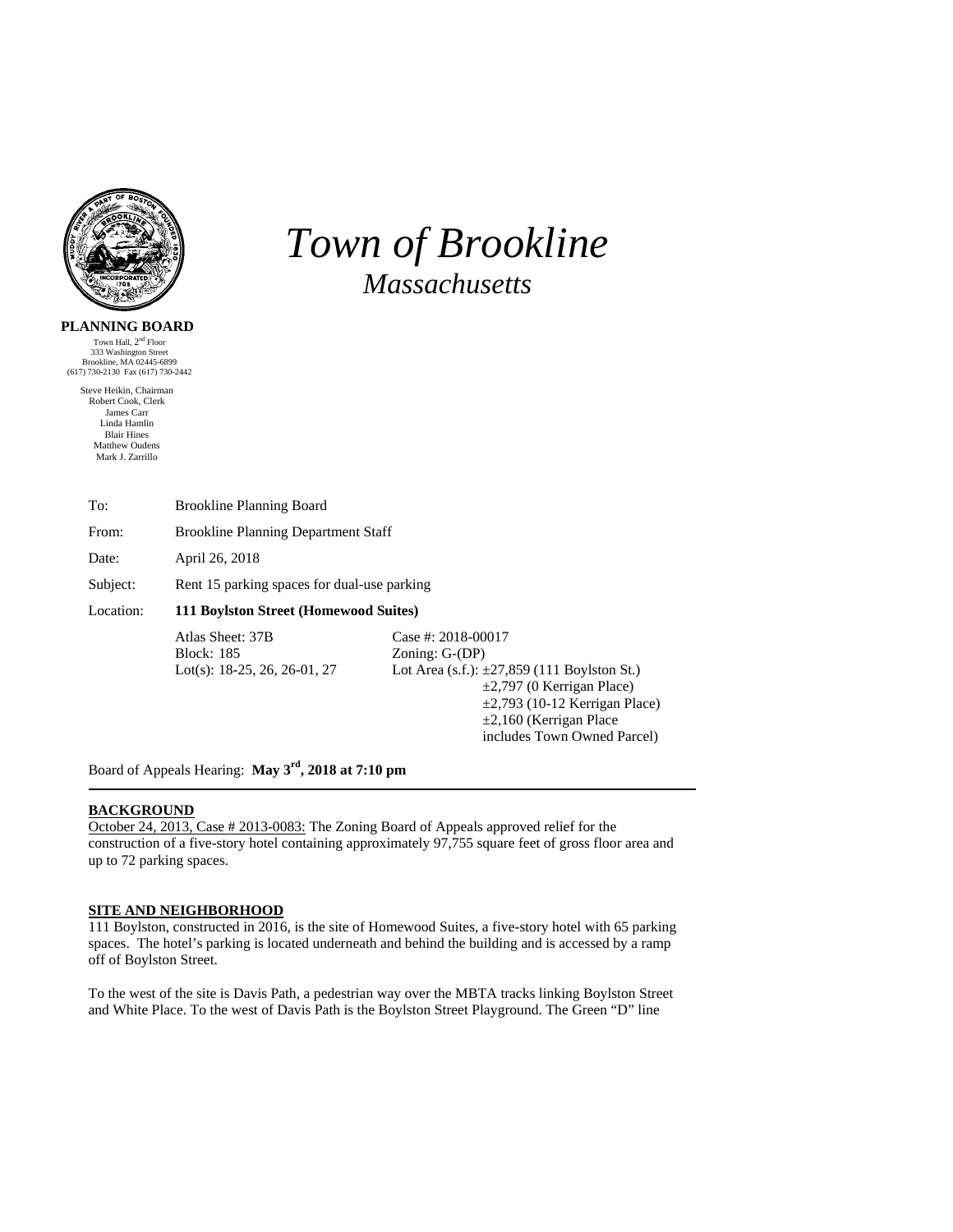111 Boylston Street *2*

MBTA railroad tracks run between the north side of the Boylston Street properties and the south side of the White Place properties. The surrounding neighborhood includes residential and commercial properties along Boylston Street, the Boylston Street playground, the Old Lincoln School, and residential dwellings along White Place to the north, across the MBTA tracks.

# **APPLICANT'S PROPOSAL**

The applicant, Claremont Brookline Suites, LLC, proposes to rent 15 of their existing 65 parking spaces in the lower level of Homewood Suites for dual-use parking during daytime business hours. The applicant has provided data showing that over a 15 month period, between 25% and 40% of occupied rooms parked vehicles at the hotel, indicating that there are a large number of unused parking spaces in the hotel's parking lot.

### **FINDINGS**

#### **Section 6.02.1.C** – Off-Street Parking Regulations:

Two or more uses may provide for required parking in a common parking lot if the total spaces provided is not less than the sum of the spaces required for each use individually. The number of spaces required in a common parking facility may be reduced below this total by special permit if it can be demonstrated to the ZBA that the hours or days of peak parking need for the uses are so different that a lower total will provide adequately for all uses served by the facility.

#### **Modification of ZBA Case #2013-0083:**

Modification of decision indicating that 15 of the 65 parking spaces will be used for dual-use parking during daytime hours.

### **STAFF ANALYSIS**

The staff is supportive of this proposal. Homewood Suites has indicated that their parking lot is underutilized during the day because many guests travel to the hotel using Uber, Lyft or public transportation. The staff supports using these empty spaces for shared uses with nearby businesses on Route 9. The shared use will reduce the demand for on-street parking and will reduce parking and traffic congestion along this busy corridor without having a negative impact on the hotel's parking availability.

## **PLANNING BOARD RECOMMDATION**

The Planning Board wholly supported this proposal for shared parking. They agreed that utilizing underused parking spaces would be great for businesses along Route 9 that are in need of daytime parking.

### **Therefore, the Planning Boardstaff recommends approval of the parking plan by Group 1 Partners, Inc. dated 7/3/2014 subject to the following conditions:**

- 1. Prior to the issuance of a building permit, the applicant shall submit a final parking plan indicating the spaces to be rented and the hours these spaces may be used by non-hotel occupants, subject to review and approval by the Assistant Director of Regulatory Planning.
- 2. Prior to the issuance of a building permit, the applicant shall submit to the Building Commissioner, for review and approval for conformance to the Board of Appeals Decision ) a

**Formatted:** Underline **Formatted:** Font: Not Bold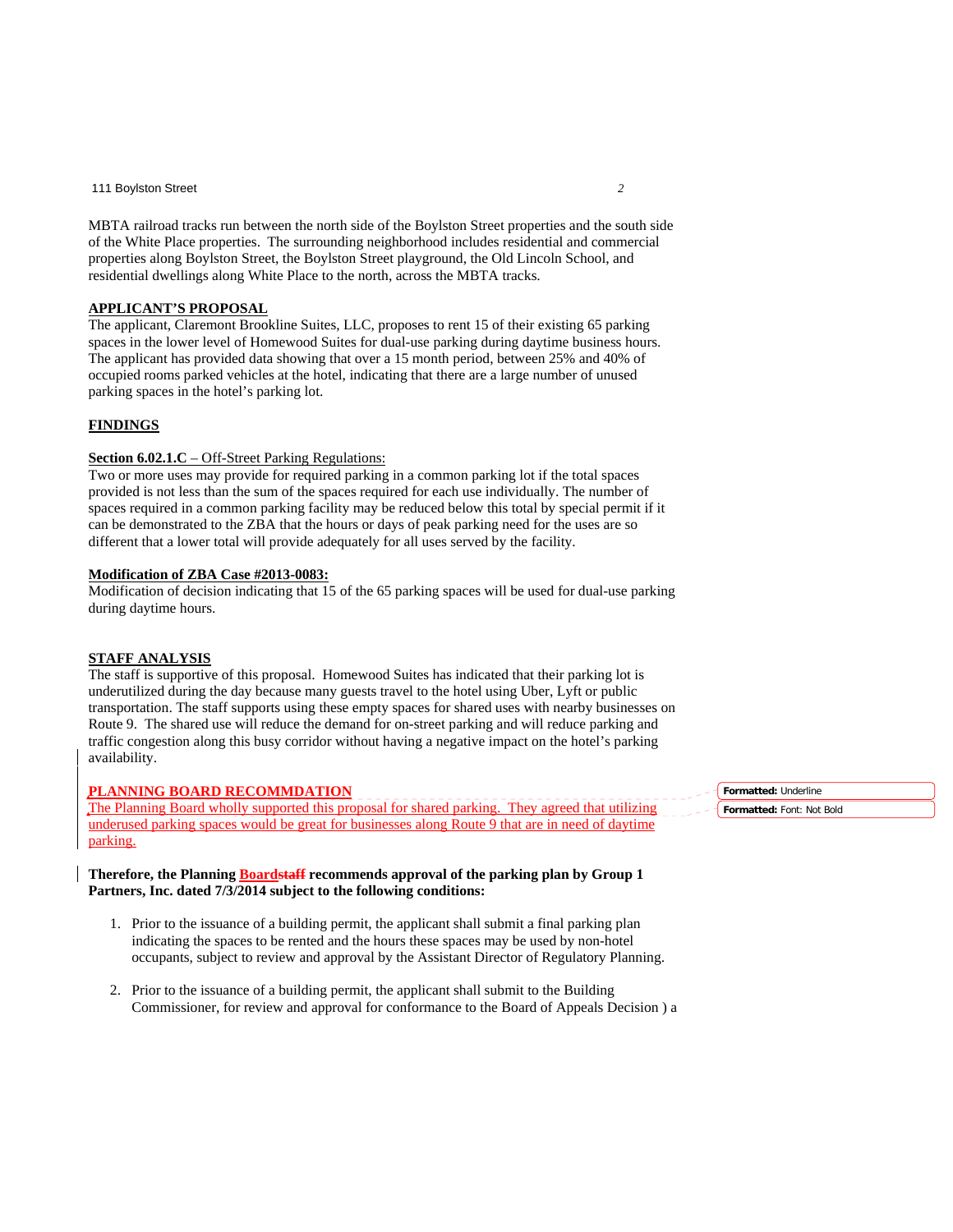## 111 Boylston Street *3*

final parking plan, stamped and signed by a registered engineer or land surveyor; and 3) evidence that the final decision has been recorded at the Registry of Deeds.

*Knm*